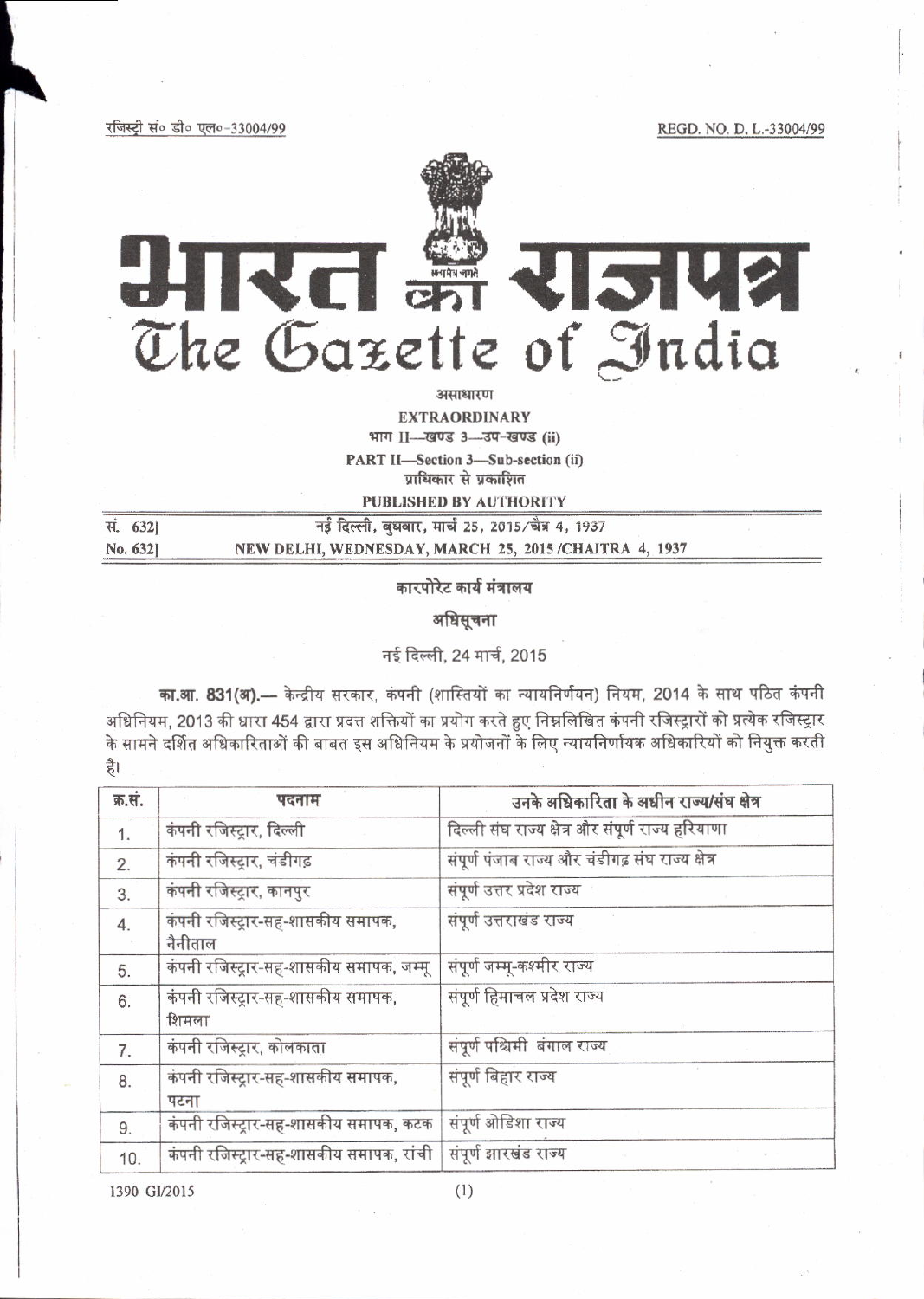#### THE GAZETTE OF INDIA: EXTRAORDINARY

[PART II-SEC. 3(ii)]

| 11. | कंपनी रजिस्ट्रार, शिलांग                      | संपूर्ण असम, मेघालय, मणिपुर, त्रिपुरा, मिजोरम, नागालैंड और<br>अरूणाचल प्रदेश राज्य                                                                                              |  |
|-----|-----------------------------------------------|---------------------------------------------------------------------------------------------------------------------------------------------------------------------------------|--|
| 12. | कंपनी रजिस्ट्रार, चेन्नई                      | कोयंबतूर, धर्मापुरी, डिंडीगुल, इरोड, कृष्णागिरी, नमक्कल,<br>नीलगिरी, सेलम, तिरुपपुर जिलों को छोड़कर संपूर्ण तमिलनाडु<br>राज्य और अंदमान और निकोबार द्वीप समूह संघ राज्य क्षेत्र |  |
| 13. | कंपनी रजिस्ट्रार, कोयंबतूर                    | तमिलनाडु राज्य के कोयंबतूर, धर्मापुरी, डिंडीगुल, इरोड,<br>कृष्णागिरि, नमक्कल, नीलगिरी, सेलम, तिरुपपुर जिले                                                                      |  |
| 14. | कंपनी रजिस्ट्रार, पुदुचेरि                    | पुदुचेरि संघ राज्य क्षेत्र                                                                                                                                                      |  |
| 15. | कंपनी रजिस्ट्रार, एर्नाकुलम                   | संपूर्ण केरल राज्य और लक्ष्यद्वीप संघ राज्य क्षेत्र                                                                                                                             |  |
| 16. | कंपनी रजिस्ट्रार, हैदराबाद                    | संपूर्ण आन्ध्र प्रदेश और तेलंगाना राज्य                                                                                                                                         |  |
| 17. | कंपनी रजिस्ट्रार, बंगलुरू                     | संपूर्ण कर्नाटक राज्य                                                                                                                                                           |  |
| 18. | कंपनी रजिस्ट्रार, मुम्बई                      | पुणे, अहमदनगर, कोल्हापुर, सोलापुर, सतारा, सांगली,<br>रत्नागिरि, सिंधुदुर्ग को छोड़कर संपूर्ण महाराष्ट्र राज्य                                                                   |  |
| 19. | कंपनी रजिस्ट्रार, पुणे                        | महाराष्ट्र राज्य के पुणे, अहमदनगर, कोल्हापुर, सोलापुर, सतारा,<br>सांगली, रत्नागिरि, सिंधुदुर्ग                                                                                  |  |
| 20. | कंपनी रजिस्ट्रार-सह-शासकीय समापक, गोवा        | संपूर्ण गोवा राज्य और दमण और दीव संघ राज्य क्षेत्र                                                                                                                              |  |
| 21. | कंपनी रजिस्ट्रार, अहमदाबाद                    | संपूर्ण गुजरात राज्य और दादरा और नागर हवेली संघ राज्य क्षेत्र                                                                                                                   |  |
| 22. | कंपनी रजिस्ट्रार, ग्वालियर                    | संपूर्ण मध्य प्रदेश राज्य                                                                                                                                                       |  |
| 23. | कंपनी रजिस्ट्रार-सह-शासकीय समापक,<br>बिलासपुर | संपूर्ण छत्तीसगढ़ राज्य                                                                                                                                                         |  |
| 24. | कंपनी रजिस्ट्रार-सह-शासकीय समापक,<br>जयपुर    | संपूर्ण राजस्थान राज्य                                                                                                                                                          |  |

2. न्यायनिर्णायक कार्यालयों पर अधिकारिता रखने वाले संबद्ध प्रादेशिक निदेशक के समक्ष फाइल अपील, यदि कोई हो, कारपोरेट कार्य मंत्रालय, भारत सरकार द्वारा सा.का.नि. 887(अ) तारीख 14 दिसम्बर, 2011 और सा.का.नि.763(अ) तारीख 15 अक्तूबर, 2012 द्वारा भारत के राजपत्र, असाधारण, भाग-II, खंड 3 उपखंड (i) में प्रकाशित अधिसूचना के अनुसार निपटाई जाएगी।

यह अधिसूचना तत्काल प्रभाव से प्रवृत्त होगी। 3.

# सिं. ए. 42011/112/2014-प्रशा.II]

अमरदीप सिंह भाटिया, संयुक्त सचिव

### MINISTRY OF CORPORATE AFFAIRS

## **NOTIFICATION**

#### New Delhi, the 24th March, 2015

S.O. 831(E). In exercise of the powers conferred by section 454 of the Companies Act, 2013 (18 of 2013) read with the Companies (Adjudication of Penalties) Rules, 2014, the Central Government hereby appoints following Registrars of Companies as adjudicating officers for the purposes of this Act in respect of jurisdictions indicated against each Registrar.

| Sl. No. | Designation                        | States/ Union territories under his jurisdiction            |
|---------|------------------------------------|-------------------------------------------------------------|
|         | Registrar of Companies, Delhi      | Union territory of Delhi and whole State of<br>Harvana.     |
|         | Registrar of Companies, Chandigarh | Whole State of Punjab and Union territory of<br>Chandigarh. |

2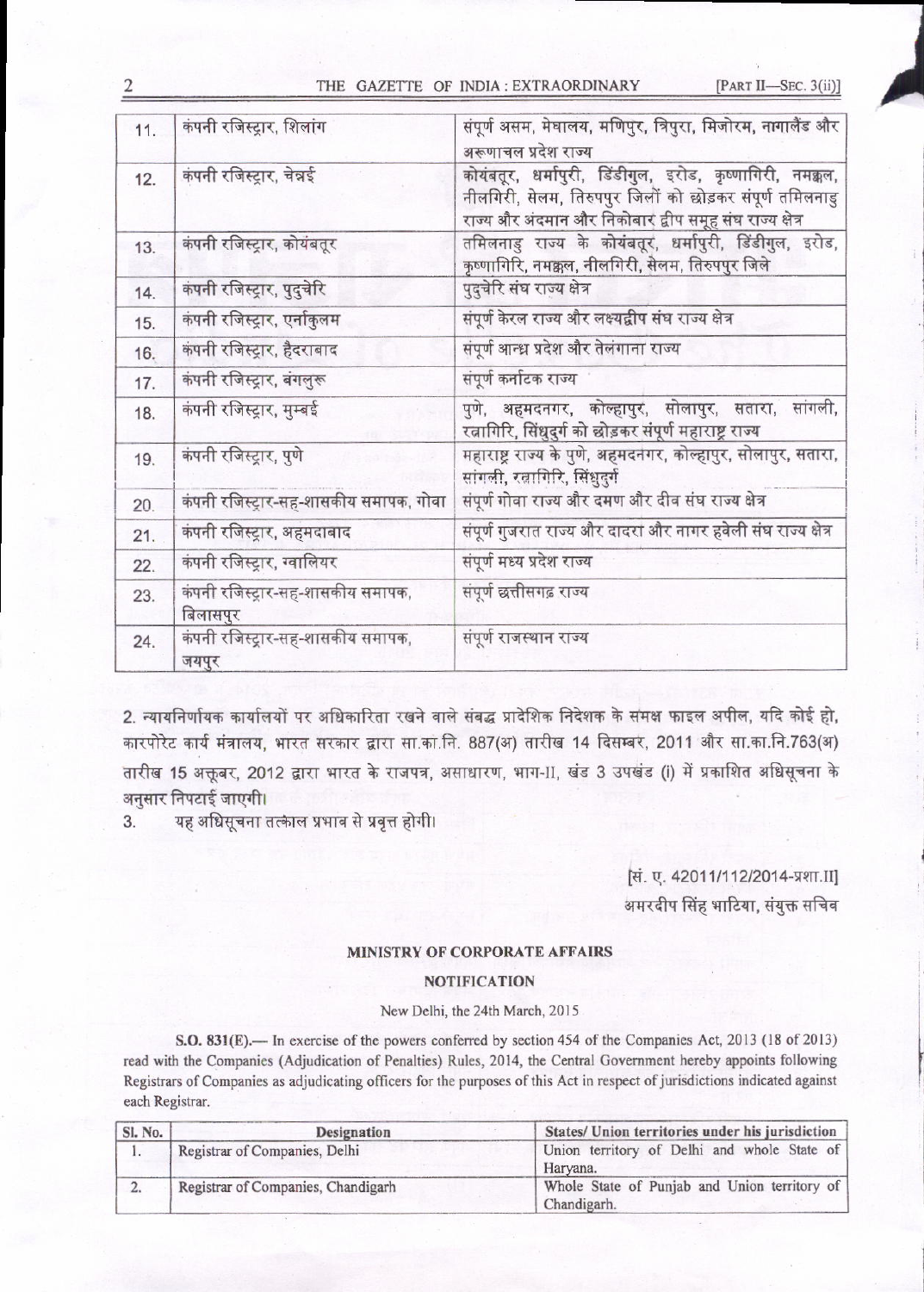| Sl. No. | <b>Designation</b>                                       | States/ Union territories under his jurisdiction                                                                                                                                                                       |
|---------|----------------------------------------------------------|------------------------------------------------------------------------------------------------------------------------------------------------------------------------------------------------------------------------|
| 3.      | Registrar of Companies, Kanpur                           | Whole State of Uttar Pradesh                                                                                                                                                                                           |
| 4.      | Registrar of Companies-cum-Official Liquidator, Nanital  | Whole State of Uttarakhand                                                                                                                                                                                             |
| 5.      | Registrar of Companies-cum-Official Liquidator, Jammu    | Whole State of Jammu and Kashmir.                                                                                                                                                                                      |
| 6.      | Registrar of Companies-cum-Official Liquidator, Shimla   | Whole State of Himachal Pradesh                                                                                                                                                                                        |
| 7.      | Registrar of Companies, Kolkata                          | Whole State of West Bengal.                                                                                                                                                                                            |
| 8.      | Registrar of Companies-cum-Official Liquidator, Patna    | Whole State of Bihar.                                                                                                                                                                                                  |
| 9.      | Registrar of Companies-cum-Official Liquidator, Cuttack  | Whole State of Orissa.                                                                                                                                                                                                 |
| 10.     | Registrar of Companies-cum-Official Liquidator, Ranchi   | Whole State of Jharkhand.                                                                                                                                                                                              |
| 11.     | Registrar of Companies, Shillong                         | Whole States of Assam, Meghalaya, Manipur,<br>Tripura, Mizoram, Nagaland and Arunachal<br>Pradesh.                                                                                                                     |
| 12.     | Registrar of Companies, Chennai                          | (i) Whole State of Tamil Nadu<br>except<br>Coimbatore, Dharmapuri,<br>Dindigul,<br>Erode,<br>Krishnagiri, Namakkal, Nilgiris, Salem, Tiruppur<br>districts.<br>(ii) Union territory of Andaman and Nicobar<br>Islands. |
| 13.     | Registrar of Companies, Coimbatore                       | Coimbatore, Dharmapuri,<br>Dindigul,<br>Erode,<br>Krishnagiri Namakkal Nilgiris Salem Tiruppur<br>districts the State of Tamil Nadu.                                                                                   |
| 14.     | Registrar of Companies, Puducherry                       | Union territory of Puducherry                                                                                                                                                                                          |
| 15.     | Registrar of Companies, Ernakulam                        | Whole State of Kerala and Union territory of<br>Lakshadweep Islands.                                                                                                                                                   |
| 16.     | Registrar of Companies, Hyderabad                        | Whole States of Andhra Pradesh and Telangana.                                                                                                                                                                          |
| 17.     | Registrar of Companies, Bangalore                        | Whole State of Karnataka.                                                                                                                                                                                              |
| 18.     | Registrar of Companies, Mumbai                           | Whole State of Maharashtra except Pune,<br>Ahmednagar, Kolhapur, Solapur, Satara, Sangli,<br>Ratnagiri, Sindhudurg.                                                                                                    |
| 19.     | Registrar of Companies, Pune                             | Pune, Ahmednagar, Kolhapur, Solapur, Satara,<br>Sangli, Ratnagiri, Sindhudurg districts the State<br>of Maharashtra.                                                                                                   |
| 20.     | Registrar of Companies-cum-Official Liquidator, Goa      | Whole State of Goa and Union territory of<br>Daman and Diu.                                                                                                                                                            |
| 21.     | Registrar of Companies, Ahmedabad                        | Whole State of Gujarat and Union territory of<br>Dadra and Nagar Haveli.                                                                                                                                               |
| 22.     | Registrar of Companies, Gwalior                          | Whole State of Madhya Pradesh.                                                                                                                                                                                         |
| 23.     | Registrar of Companies-cum-Official Liquidator, Bilaspur | Whole State of Chhattisgarh.                                                                                                                                                                                           |
| 24.     | Registrar of Companies-cum-Official Liquidator, Jaipur   | Whole State of Rajasthan.                                                                                                                                                                                              |

2. The Appeals, if any, filed before the concerned Regional Director having jurisdiction over the adjudicating offices shall be disposed of in accordance with the notification of the Government of India in the Ministry of Corporate Affairs published in the Gazette of India, Extraordinary, Part II, Section 3 Sub-section (i), vide number G.S.R. 887 (E), dated the 14th December, 2011 and G.S.R.763 (E), dated the 15th October, 2012.

This notification shall come into force with immediate effect. 3.

[F.No. A-42011/112/2014-Ad.II]

AMARDEEP SINGH BHATIA, Jt. Secy.

Printed by the Manager, Government of India Press, Ring Road, Mayapuri, New Delhi-110064 and Published by the Controller of Publications, Delhi-110054.

3